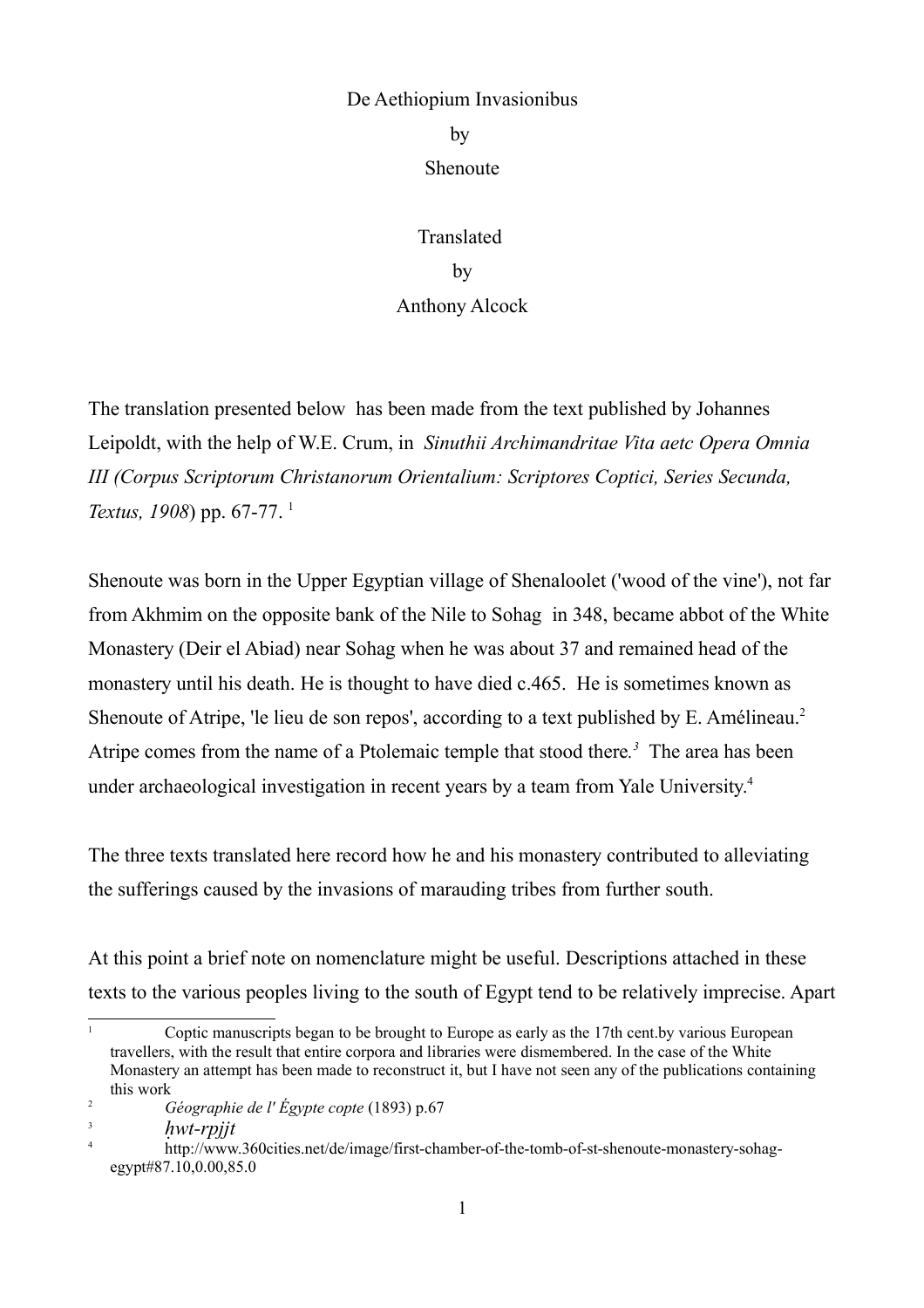from phrases such 'blood-shedding heathens' and 'barbarians', the only specific name used by Shenoute is  $\epsilon \in \epsilon_0$  'Kushite'. The name is first cited in early Middle Kingdom (c. 2000) BC) Egyptian texts,  $k3\tilde{s}$ , where it is generally preceded by the adjective 'vile' *(hsi)*. Demotic writings indicate that the name at some point acquired a prothetic vowel<sup>5</sup>. The name is also known from the Old Testament.<sup>6</sup> Peoples called Nobatae and Blemmyes also inhabited the area south of Egypt at various times: the former are thought to have been employed by Diocletian to contain the latter (Coptic  $\mathbf{82} \cdot \mathbf{29}$  A letter from Phonen the Blemmyes king to Aburni the Nobades king, datable to the 5th cent. AD, was discovered during the excavations conducted by J.M. Plumley at Qasr Ibrîm: it is in poor Greek, but it seems to about the unwisdom of breaking the non-aggression pact between the two peoples. <sup>7</sup>

A people mentioned in pharaonic texts is Medjay  $(m\underline{d}3y)$ 

first mentioned in Old Kingdom texts as an elite warrior force. Gradually their name seems to have lost its meaning as such and, in the Christian period, survives as **MATOI** it simply means 'soldier'. Another people known from Arabic sources is the Beja (بجا). But these two groups apparently are not related to each other. <sup>8</sup> The northern part of the country now known as Ethiopia, from a Greek name used, for example, by Homer in the Iliad and the Odyssey and meaning perhaps 'burnished face', was at that time known as Aksum and is quite a bit further south of the region known to the Egyptians as Kush.

Each of the volumes edited by Leipoldt is accompanied by an excellent Latin translation (in the same series) by H. Wiessmann in which all the Biblical references are given.

5

*,*

J. Černy *A Coptic Etymological Dictionary* (1975) p.41.

<sup>6</sup> eg. Jer. 13,23

<sup>7</sup> T.C. Skeat 'Letter from the King of the Blemmyes to the King of the Noubades' *Journal of Egyptian Archaeology* 63 (1977): 159-170. Revised by J. Rea 'Letter of Phonen to Aburni' *ZPE* 34, 1979: 147-162.

<sup>8</sup> Kate Liszka "'We have come from the well of Ibhet': Ethnogenesis of the Medjay" *Journal of Egyptian History* 4 (2011): 149-171 fn. 17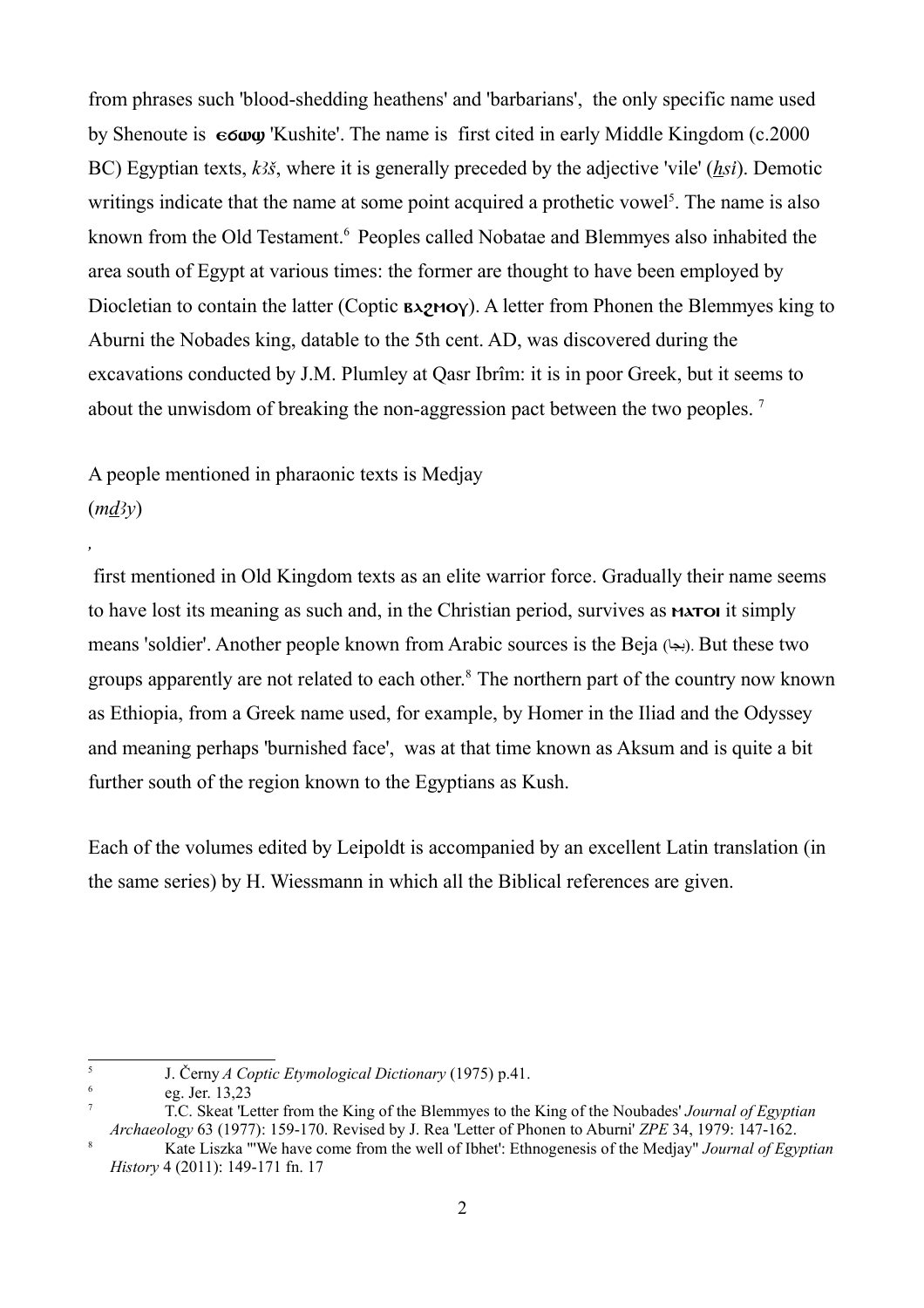### Text 1

# $(p.67)$  From the same.<sup>9</sup>

If we say to you, God almighty, 'Do not give us into the hands of these blood-shedding heathens', we are like blasphemers, we people who have given ourselves to pollution to commit every act of impurity. We have filled regions, we have filled cities and towns and roads, wailing about the fear of barbarians, crying out, 'Woe, woe', some 'because of my children', others 'because of my parents and brothers'. Where is the father, where is the mother, where is the brother, where is the man who weeps and grieves that his daughter has taken to prostitution and his son has become impious and his brother ? If there are some who are distressed because their children or brothers are sinning, they really deserve every respect.

### Text 2

#### From the same.

The remaining words of this book or the rest that **(p.68)** we said or wrote in the second year,<sup>10</sup> after having built this house in the time when the barbarians reached as far as the city called Koeis<sup>11</sup> in the course of their depredations, at the time when this great multitude took refuge with us in their flight from those Kushites who boasted of their power because of the powerlessness of the pagan authorities,<sup>12</sup> who in their faithlessness had no idea who created them and who would give them power, Jesus.<sup>13</sup> But rather our sins, which are many, move

 $\overline{9}$ i.e. Shenoute

<sup>&</sup>lt;sup>10</sup> Of the invasions.

<sup>11</sup> Probably the place not far from Minya in Middle Egypt cf. E. Amélineau *Géographie de l'Égypt*

*Copte* (1893) p.396.

 $12$  Lit. 'Hellene counts'.

<sup>13</sup> The association of ignorance of God and weakness finds expression in texts ranging from the books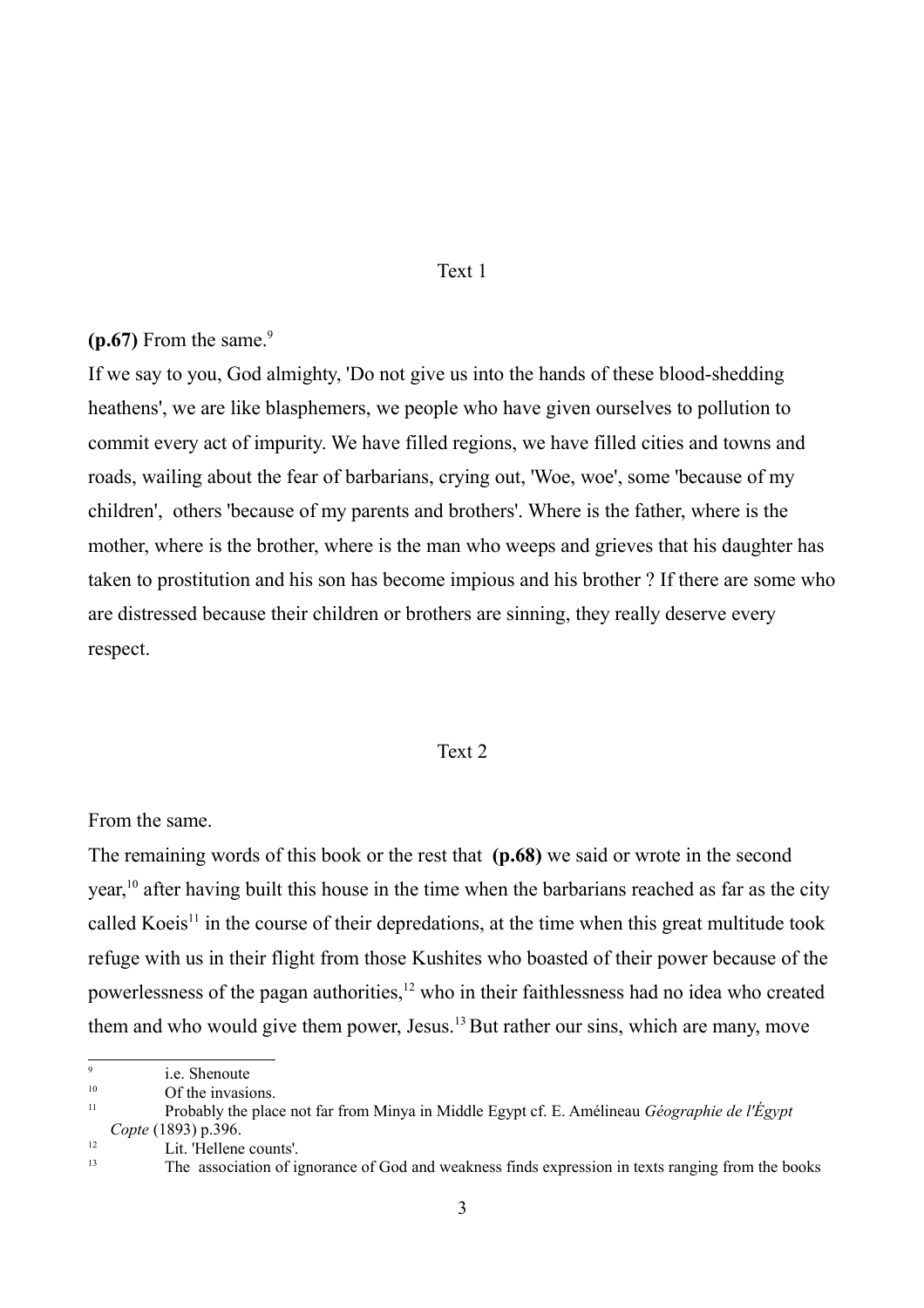the inhabited world, that raise them<sup>14</sup> against *us*. But, after all, what are they before God? Or, where is he who cares about the works of God, each one in his way, that He will give power to us ? Who is the one the Lord God will ask on the day of judgement to give an account of what was allocated to him ? It is I, or someone else like me. Also kings who have accepted rule and power. And soldiers who all rule. Not only those who have been entrusted to works and souls, but even to peoples. It is the purity of our body and our heart. It is the worthiness of marriage. Perseverance in prayer and everything about which the Scriptures make prescriptions. Thus they are blessed who will find the freedom to speak<sup>15</sup> in time of need. Woe **(p.69)** to us, to whom it is a matter of indifference that they are coming into the hands of God or that He will ask us ...

#### Text 3

### 1. Of Shenoute.

Once again I give glory to God and thank Him for for all the good things He has done for us. I will say that this great multitude of this size who have taken refuge with us or have taken up residence outside the gate of these places of assembly and their surroundings together with their wives and children, so that they number is approximately 20,000 or more, all the brothers, except for those who were too weak, ministering to them for three months from what we had in the blessing, there being no other things among those that were sought that were not brought to them. There were seven doctors who administered medical care to those of them who were ill, together with those struck by arrows or wounded by javelins, and we gave them wages, amounting to 50,000 (pieces of) copper. 16 Fourty-four people died, and we

 $\frac{14}{15}$  The invaders

 $15$  **parameter parameter particle** 

of the Old Testament to much later texts in other Christian cultures, e.g.the British monk Gildas *De excidio Britanniae* (6th cent.) and the English bishop Wulfstan *Sermo Lupi ad Anglos* (11th cent.). I have repeated 'power' in line with the repeated use of the Copti  $\sigma$ om.

<sup>16</sup> Coptic xomnt. Possibly *nummus*, small mostly copper coin. According to R. Bagnall (*Currency and*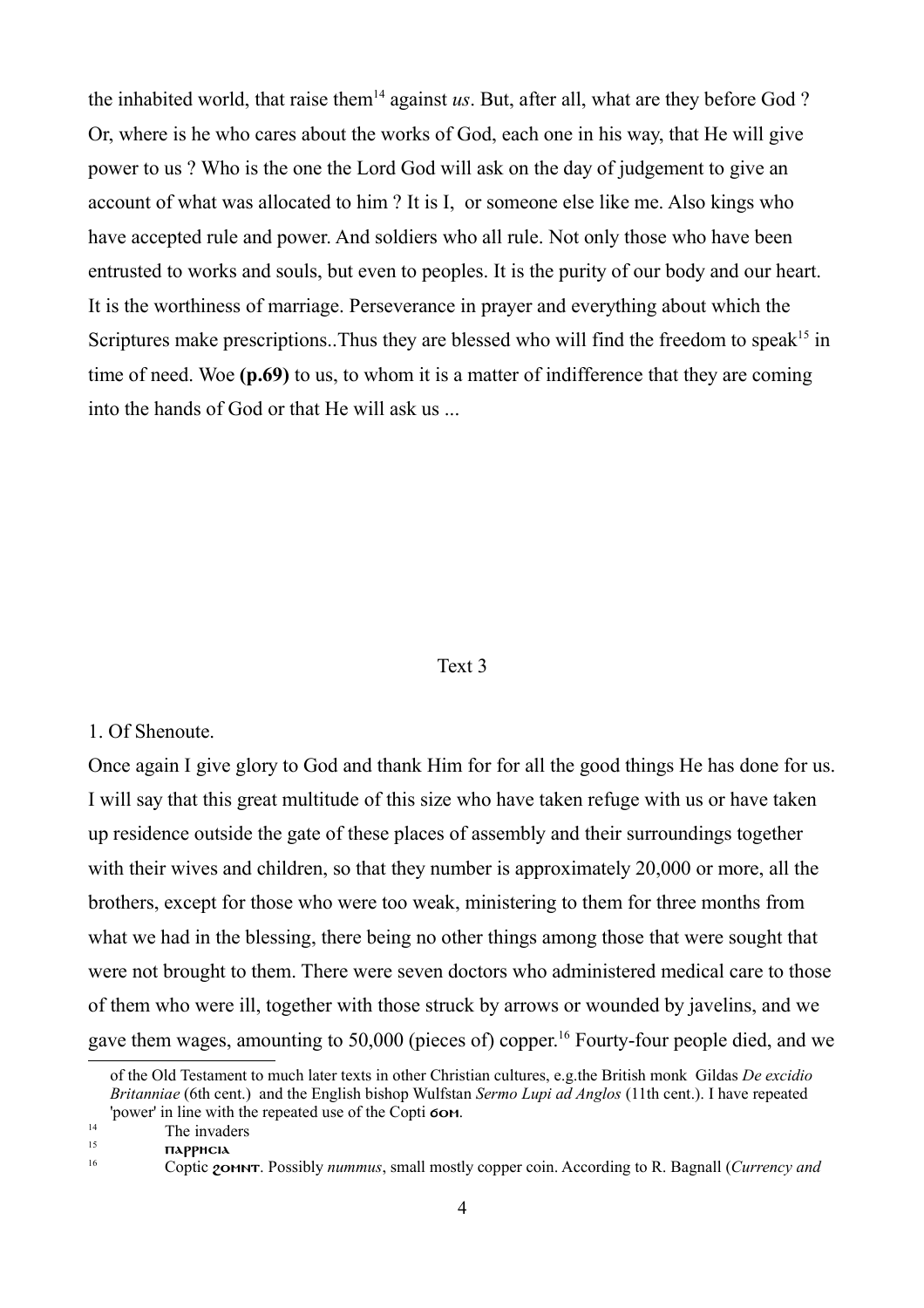buried them with what was ours<sup>17</sup>, but the things of Christ the King. Fifty-two were born, and we spent what was necessary on the new born, in one case 25,000 (**p. 70**) for cooked 18 greens and herbs, in another, 30,000, apart from the greens and herbs which we had. During this entire period 105 xestes<sup>19</sup> of oil were consumed, used daily in cooking, if it was lentils, sometimes sixteen artabs<sup>20</sup> daily, sometimes seventeen artabs, sometimes more. Four ovens were baking bread daily, one day eighteen at a time<sup>21</sup>, another day nineteen, another twenty, another seventeen, another sixteen, all eaten. But we did<sup>22</sup> not allow the brothers to eat from them that they might find<sup>23</sup>. They were not enough for them, let alone their many animals as well, the camels, the sheep, the calves and cattle, their horses and goats, we taking care of them and their entire baggage. And the little spring too was a wonder, for if He<sup>24</sup> had not blessed it, it would not have provided enough water for them to drink. But, I will be brief. Truly, if we believe, we know, we who take care of and look after everything from which we take and spend on this vast multitude that has gathered from the onslaught of these enemies,  $(p.71)$  apart from the permanent ordinance of the gate<sup>25</sup>, whether bronze, gold, silver, clothes, sandals, blankets, cloaks, burial shrouds, wheat, bread, barley 26 , all sorts of seed, whether wine, vinegar, eggs, cheese, pigeons, flour, genuine olive oil, $27$  grapes, fruit, all the needs of the sick, and all the expenses incurred, they will not be<sup>28</sup> less than 57 *she*<sup>29</sup> and 6 myriads of copper. For the wheat and barley alone, they will be half a myriad and 3500 artabs, and more than that. The amount of the oil expended on them was 200 artabs of

- <sup>18</sup> Omitted by Paris 131<sup>4</sup>
- 19 Just over half a litre.

There is no object, but one probably has to understand 'their own food'.

*Inflation in 4th cent. Egypt*) there appears to have been a coin called  $\mu\nu\rho \hat{\alpha} \sigma$ . The statistics in this section look as if they might have been belonged to records kept at the time and later incorporated into this text.

<sup>&</sup>lt;sup>17</sup> Ms E (Paris 131<sup>4</sup>) has a negative form: 'with what was not ours', which is more appropriate in view of the following 'but ...'

<sup>20</sup> An artaba was just over 30 kg in weight

<sup>&</sup>lt;sup>21</sup> The reading in the manuscripts is not unanimous. If it means 'at a time ( $\land$ wwr)', the figures have to be understood as amounts or units, presumably known to the writer

<sup>&</sup>lt;sup>22</sup> The tense used here is the Present in many of the manuscripts, perhaps Historic Present.<br><sup>23</sup> There is no object, but one probably has to understand their own food!

<sup>&</sup>lt;sup>24</sup> The subject must be God.

<sup>25</sup> I take this to be a reference to the statement made earlier in this section to the place where the refugees were camped out

<sup>&</sup>lt;sup>26</sup> Text reads  $\epsilon \kappa \epsilon \tau$ , but has to be emended to  $\epsilon \iota \omega \tau$  'barley', as suspected by Leipoldt.

<sup>27</sup> The description of a valuable commodity as 'genuine' is also known from pharaonic Egypt, where the valuable imported lapis lazuli is described as 'genuine lapis lazuli' (*hsbd m3<sup>c</sup>t*)

<sup>&</sup>lt;sup>28</sup> This use of the future is parallel to the English usage when making calculations in informal speech 'That'll be five pounds, please.'

<sup>&</sup>lt;sup>29</sup> Crum (547a) speculates that this is a small bronze coin, equal to a carat. Unfortunately he does not cite this text to provide any idea of the relationship between the two units ( $\omega \epsilon$  and myriad).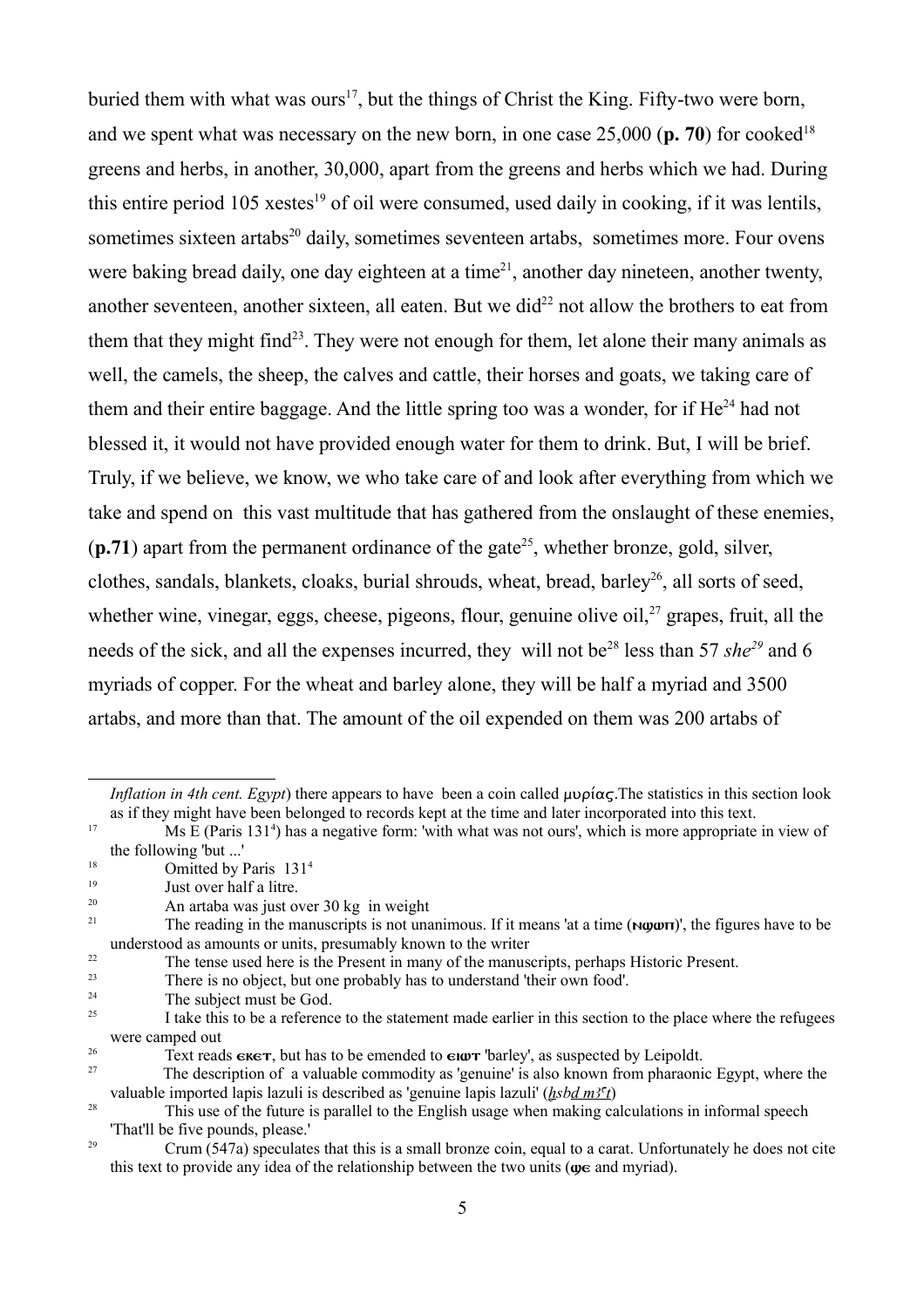radishes, which are 40 *eiope*<sup>30</sup> of 5 artabs for each one. I have not wished to say them all.

Again in these same years a hundred prisoners lacking nothing, we saved them, a total of 40,000 for each one, apart from money, clothes, expenses and transport costs until they were taken to their homes. And, in truth, there was nothing that they lacked, as I said earlier. But in fact there was additional expense.  $31$  And how is it not reprehensible, enough to make one angry and curse, if those who live in these places were in need of the things that satisfy their bodily wants ? Because they neglected their souls in those days.

Do we have all these things available to us ? (**p. 72**)If so, then we are liars, because we have taken our cross and followed the Lord ? Whence or how do we have these things ? From what field or business do we have them ? We live from our handiwork, apart from the blessing of the blessed Lord God of All. The faithful are in awe when they speak at His holy place, giving glory to Him. For they know that all good things are His. The faithless and the pagans are disturbed when they speak about us, 'Where do these people find all these things ?' For they do not know that it was He who blessed the five loaves of bread and seven loaves.<sup>32</sup> They all ate and drank and filled other baskets. He is also the one who now blesses everything belonging to all who believe that He is able to do any thing he wants. That which is ours, will it not be more than that of the widow in Sarepta<sup>33</sup>? What is in these small vessels ? Where did all this flour and oil come from ? That that prophet who is worthy to be trusted by God might live on them and this widow and her children for three years minus six months without interruption. What will one be able to say ? Is there treasure here ? A large vessel ? Is it not a small flask ? Is it not a water jar ? As the moneylender took away her children. Where did all this oil come from into (**p.73**) this small vessel until she filled all these vessels from it ? As he said: 'People ate from the ten loaves and left some over', as he said they would.<sup>34</sup> For the Lord said and made us worthy of these good and great things that happen to us that we might do them in the second year minus a month from the time we built this house. The one who cares reflects thus and reasons that trouble came to

<sup>&</sup>lt;sup>30</sup> **eiorie:** a measure used in pharaonic Egypt: *ipt*, of sizes ranging from 40 to 50 *hnw*, one of of which was approximately half a litre cf. Rainer Hanig *Großes Handwörterbuch Aegyptisch-Deutsch* (2005) p, <sup>31</sup> What follows appears to move seamlessly from an impersonal account of care provided to an outburst

of emotion against those who have brought these tribulations upon themselves as a result of their loose living

<sup>&</sup>lt;sup>32</sup> The different figures given in John and Matthew<br> $\frac{33}{2}$  LKg, 17: 8.24 and Lk, 4.25.26

<sup>33</sup> 1 Kg. 17: 8-24 and Lk. 4-25-26 34

I have not repeated the words, as the Coptic does, but simply made use of an ellipse.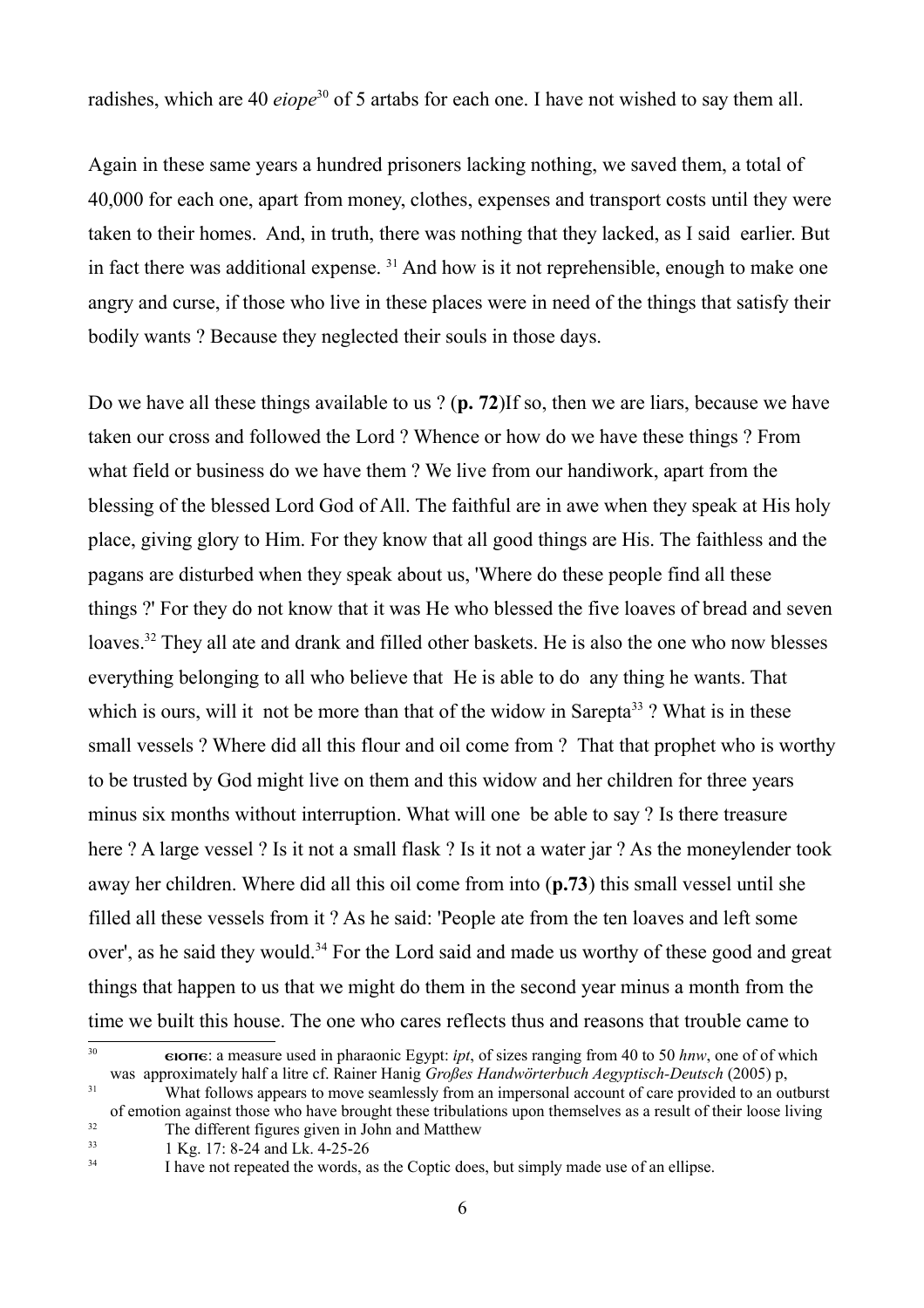Egypt through the lawlessness of the Kushites. Through the righteousness of those who hope in Jesus joy and peace will be made to happen in heaven. Through their blindness the Kushites sacrificed to Beliar,<sup>35</sup> the demon king when they shed blood. Through the piety of the servants of Christ, He to whom people belong, He to whom belong bronze, gold and all things, there will be sacrifices of mercy and giving. They give glory to Him, begging Him, giving thanks to Him for all His benefits, both bodily and spiritual, their belongings that He might bless them and their heart and their soul that He might fill them with every remembrance, they being aware that they are receiving from Him what is His, everything down to a single obol.<sup>36</sup>

If I am able to confine myself to speaking about this super<sup>37</sup>-abomination or  $(p. 74)$  am allowed to, I will say, 'Blessed are those from whose bones and flesh God will remove this illness and its fever and fire. Woe to those whom He will set alight and burn with ...<sup>38</sup> and not extinguish it. Only,<sup>39</sup> the house of the Lord God is not built that we may inspect it to see if it is stable and good but so we might inspect ourselves in it to see what sort of people we are before we go so that we do not repeat our actions and do something worthy of repentance.<sup>40</sup>

## 2. This also related to them.

The matter is clear to the one who is vigilant and who watches and sees what Satan has given of his food which they super-prepare for him in every impiety throughout the entire country. So, it is time for a father or mother to become like a barbarian to their sons and daughters, especially parents according to this life who wish for the purification of their children. Thus also a brother of a brother and sister of a sister. Does salvation happen to

<sup>35</sup> There two variants of this name: Belial and Beliar cf. Neil Forsyth *The Old Enemy: Satan and the Combat Myth* Princeton 1987 Page 201 "The form Beliar (e.g. 2 Cor. 6.15) is due to Syriac pronunciation." <sup>36</sup> Pobably reference to Matt. 5:26, but the Greek word used there is  $\kappa \partial \partial \rho \Delta \nu \tau \eta \zeta$ . The obol seems to be confined to classical Greek usage and figures for example in the speech of Lysias on behalf of the disabled

man fighting for his minimum pension *Speech on Refusal of Pension* section 24

This somewhat infantile translation is intended to render  $20\%$  - 'more than'. I have also used it below.  $\bf{1}$  Novoy I do not even know how to parse this word means, but I take it to be the word to which the pronoun after the following verb refesr:

<sup>39</sup> Meaning here 'however'

<sup>40</sup> I have translated what I understand to be the meaning rather than grapple with Shenoute's complex syntax.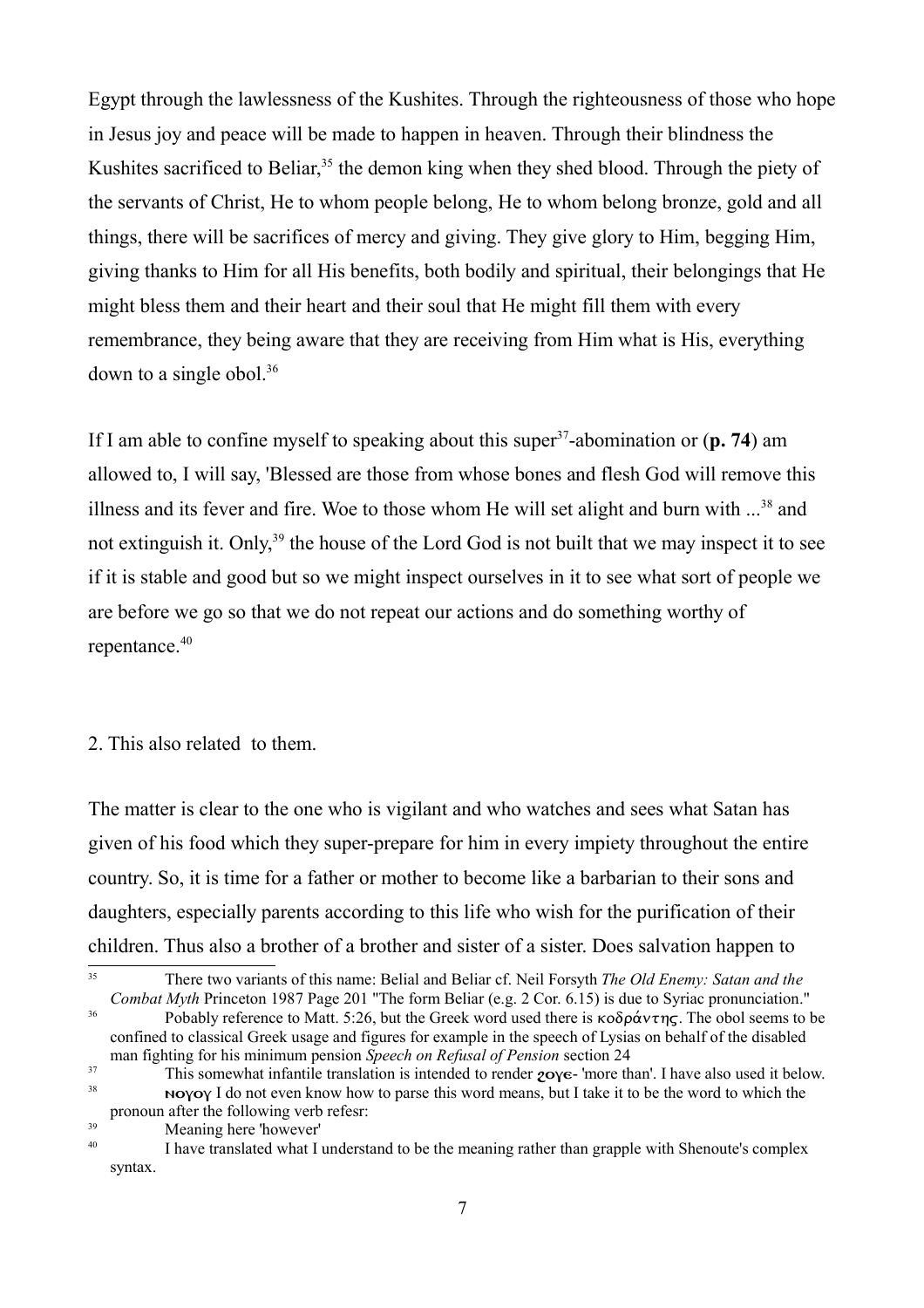many ? Because there are many who die because of this deceit of false confidence and this false joy which is in them, each one according to his manner and according to his (**p. 75**) false love. They are overturned and accursed in their joy, laughter, wicked love and comfort because they are mindless and stupid instead of intelligent and knowledgeable, dark instead of light, their love polluted instead of holy. Truly the enemies of God. Fathers and brothers and people who say that they are Christians tolerating each other in the abomination of the Son of Destruction. What is peace to men before God, when their impurity is not concealed from each other, one reproaching the other ? Or how will they escape Scripture: 'There is no joy for the impious' ? Where is there no joy for them ? In the aeon to come or this one ? Which impious one does not rejoice in this ? Truly he is mindless and a scoundrel, like the one who will remain with she who is an adulterer. A father and mother support impure children. For they are ignorant of their worthlessness, there is no shame to them. If I had not known that a father and mother(**p. 76**) and brother were of the same mind and conviction as the one who commits adultery with their daughters and sisters, I would not say it. If worthy mothers neglected to stand by their daughters in all purity. For they wish and are envious to be like them in every worthiness. There is also woman, if she had not already been seduced, she would not have believed or rejoiced with the one who seduced her daughter. Hence the expression 'like mother like daughter' and 'she is her mother's daughter'. It is also said about a father, 'Your father is an Amorite', <sup>41</sup> not only because he tolerates who debauches his daughter, but because he is a companion who eats and drinks with him and comes into his house, like a son and brother ...<sup>42</sup> time when he is remembered. who speaks thus, that he is a merciless one, because he raises his children and brothers with every scourge<sup>43</sup> that they may escape the judgement of God who is more merciful. On the day when He is said to be merciful He became merciless because He does not cause the flesh and blood of His incorrigible children and brothers to adhere to the rod, but He (**p.77**) left the place of evil torture to every scourge. Or is there another more cogent teaching than that of 'Behold pollution and sin of all sorts, behold the fire of Gehenna and eternal punishment ?' Now then, what is impiety before the darkness and the worm which await those who commit it ? What is the judgement of a father and mother and brother who bear witness to sons,

<sup>42</sup> Text is corrupt at this point

<sup>41</sup> In Ezekiel 16,3 Jerusalem is castigated as the offspring of Amorite-Hittite parentage.

<sup>43</sup> Shenoute had a reputation for harsh treatment of his charges, and there may be an element of selfjustification here.